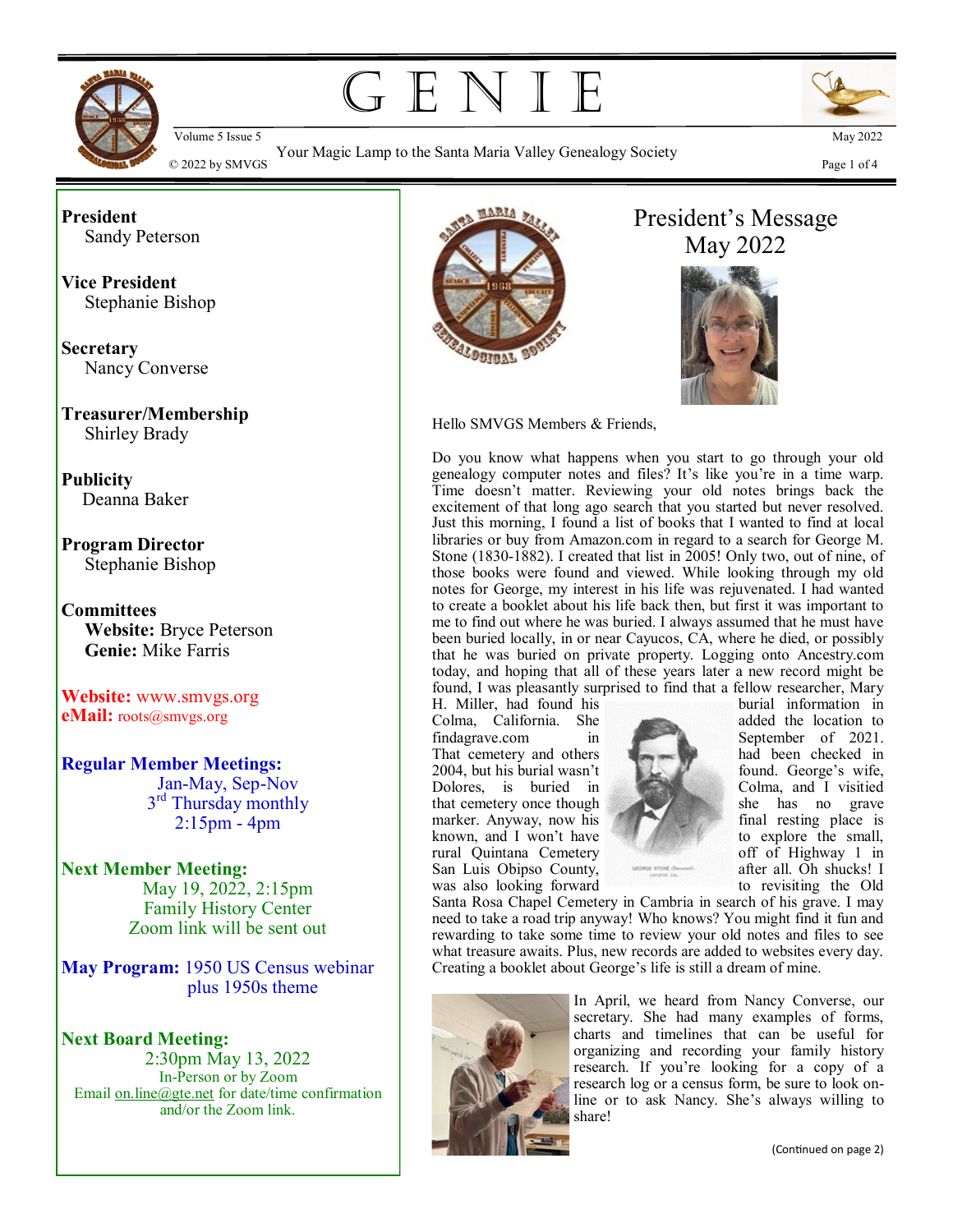

G E N I



 $\degree$  2022 by SMVGS Page 2 of 4

Newsletter of the Santa Maria Valley Genealogy Society

### President's Message (continued from page 1)



Our May meeting will have a 1950s theme! We'll be watching a webinar by Lisa Louise Cook at the Family History Center at  $2:15$ pm on May  $19<sup>th</sup>$ . In-person and a Zoom link will be available. "Volunteers are busy ensuring that information indexed by computers is complete and accurate. By participating, you are helping people to discover details about their family that have been hidden for 72 years." Go to this link to find out how you can help:

https://www.familysearch.org/1950census/

We'd like to thank two anonymous donors for their very generous donations this year! You know who you are. We're very grateful to you for your support!

There are a few UP-COMING EVENTS that our society will be involved with this summer and fall:

In June, we will present a general family history class to community members at the Luis Oasis Senior Center in Orcutt, CA.

In July or August, we will be presenting a family history class that focuses on Ancestry.com in partnership with the Santa Maria Public Library.

Also, at the public library, we will set up a month-long display with the theme of "Immigration" for the month of October. Please let a board member know if you are able to help with any of these events. We welcome your in-put and assistance as we share our love of family history with our community.

#### SAVE THE DATE items to add to your calendar:

May 13<sup>th</sup> – SMVGS Board Meeting, 2:30pm, via Zoom or in person at the SMFHC. May 14<sup>th</sup> – SLOCGS Meeting, 10:00am, we're invited to participate via Zoom. Watch for email, and see attached flyer. May 19th – Program: 1950 US Census webinar plus 1950s theme, 2:15pm, SMFHC, Zoom link will be sent out. June – No SMVGS meetings this month.

July - Lunch meeting, more info TBA.

Sincerely,

Sandy Peterson President SMVGS

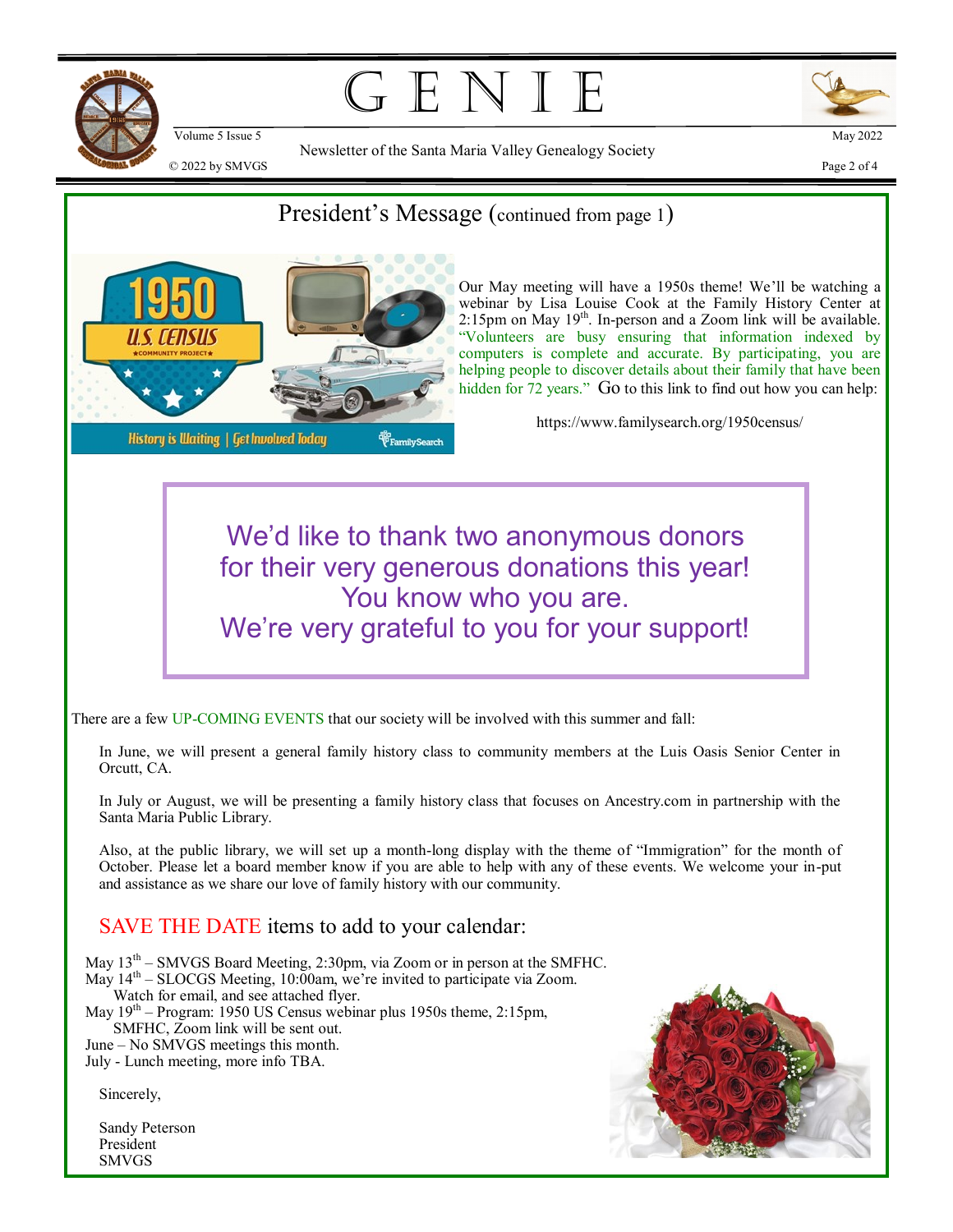

# $GENI$



Newsletter of the Santa Maria Valley Genealogy Society  $\degree$  2022 by SMVGS Page 3 of 4